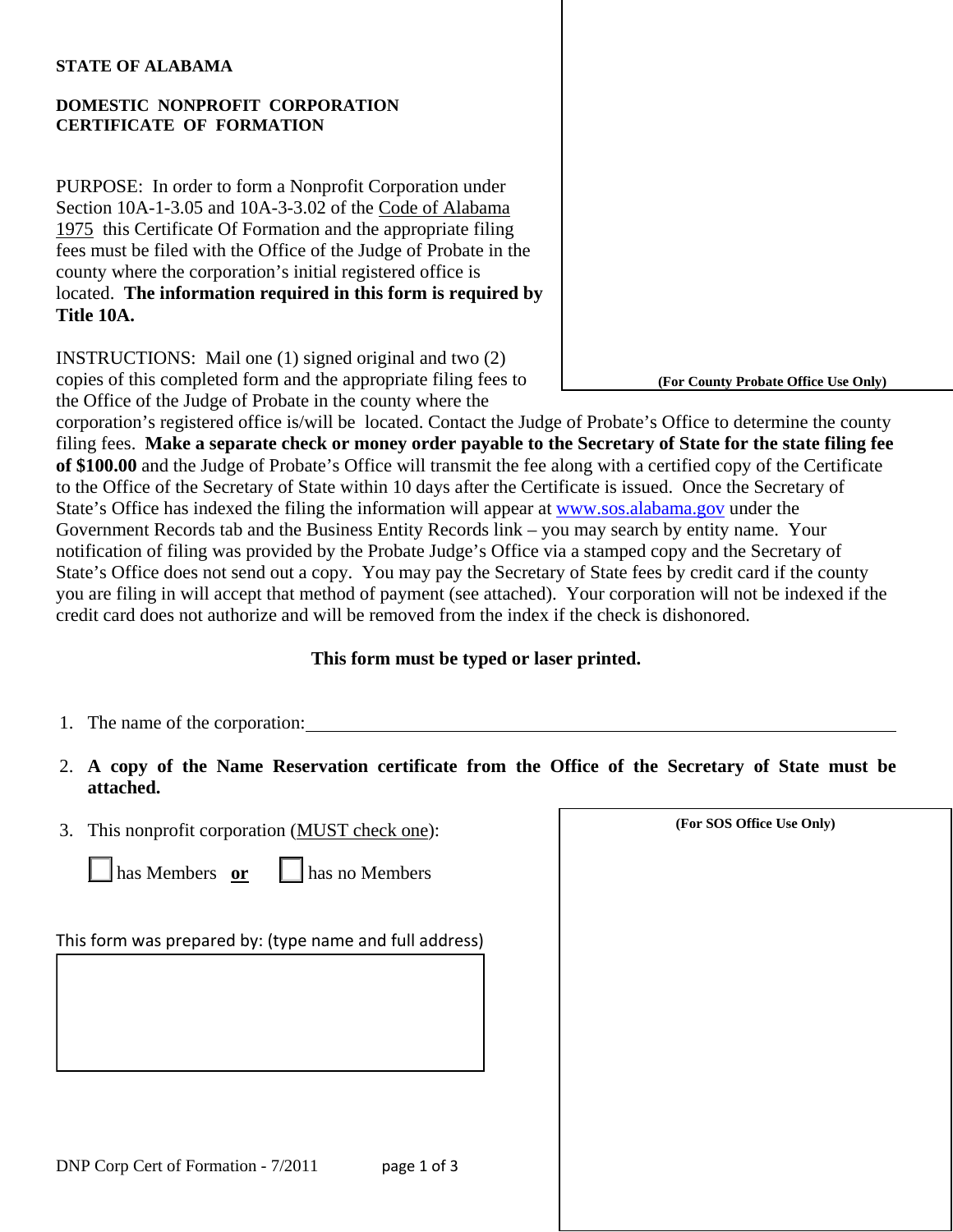# **DOMESTIC NONPROFIT CORPORATION CERTIFICATE OF FORMATION**

|    | 4. Street (No PO Boxes) address of principal office of the corporation:                                                                                                                                                                                                          |  |  |  |
|----|----------------------------------------------------------------------------------------------------------------------------------------------------------------------------------------------------------------------------------------------------------------------------------|--|--|--|
|    |                                                                                                                                                                                                                                                                                  |  |  |  |
| 5. | The name of the Registered Agent: 1997 and 2008 and 2009 and 2009 and 2009 and 2009 and 2009 and 2009 and 2009 and 2009 and 2009 and 2009 and 2009 and 2009 and 2009 and 2009 and 2009 and 2009 and 2009 and 2009 and 2009 and                                                   |  |  |  |
|    | 6. Street (No PO Boxes) address of Registered Agent (if different from principal office address):                                                                                                                                                                                |  |  |  |
|    |                                                                                                                                                                                                                                                                                  |  |  |  |
|    | ,我们也不会有什么。""我们的人,我们也不会有什么?""我们的人,我们也不会有什么?""我们的人,我们也不会有什么?""我们的人,我们也不会有什么?""我们的人<br>7. Purpose for which corporation is formed: 2000 and 2000 and 2000 and 2000 and 2000 and 2000 and 2000 and 200                                                                               |  |  |  |
|    | $;$ the<br>purpose includes the transaction of any lawful business for which nonprofit corporations may be<br>incorporated in Alabama under Title 10A, Chapter 3 of the Code of Alabama.                                                                                         |  |  |  |
|    | 8. Period of duration shall be perpetual unless stated otherwise by an attached exhibit.                                                                                                                                                                                         |  |  |  |
|    | 9. The name(s) of the Incorporator(s): $\frac{1}{2}$ and $\frac{1}{2}$ and $\frac{1}{2}$ and $\frac{1}{2}$ and $\frac{1}{2}$ and $\frac{1}{2}$ and $\frac{1}{2}$ and $\frac{1}{2}$ and $\frac{1}{2}$ and $\frac{1}{2}$ and $\frac{1}{2}$ and $\frac{1}{2}$ and $\frac{1}{2}$ and |  |  |  |
|    |                                                                                                                                                                                                                                                                                  |  |  |  |
|    | Mailing address of Incorporator(s) – (if                                                                                                                                                                                                                                         |  |  |  |
|    | different from street address):<br>Attach a listing if more Incorporators need to be added (type "see attached" in the name line).                                                                                                                                               |  |  |  |
|    | 10. The number of Directors constituting the initial Board of Directors is _______. The initial Directors names<br>and addresses must be listed in this Certificate of Formation.                                                                                                |  |  |  |
|    | Director's Name: 2008 and 2008 and 2008 and 2008 and 2008 and 2008 and 2008 and 2008 and 2008 and 2008 and 200                                                                                                                                                                   |  |  |  |
|    | Street (No PO Boxes) address of Director:                                                                                                                                                                                                                                        |  |  |  |
|    | Mailing address of Director(s) - (if different<br><u> 1989 - Johann Stoff, deutscher Stoffen und der Stoffen und der Stoffen und der Stoffen und der Stoffen und der</u>                                                                                                         |  |  |  |
|    | from street address): <u>contract and the set of the set of the set of the set of the set of the set of the set of the set of the set of the set of the set of the set of the set of the set of the set of the set of the set of</u>                                             |  |  |  |

DNP Corp Cert of Formation - 7/2011 Page 2 of 3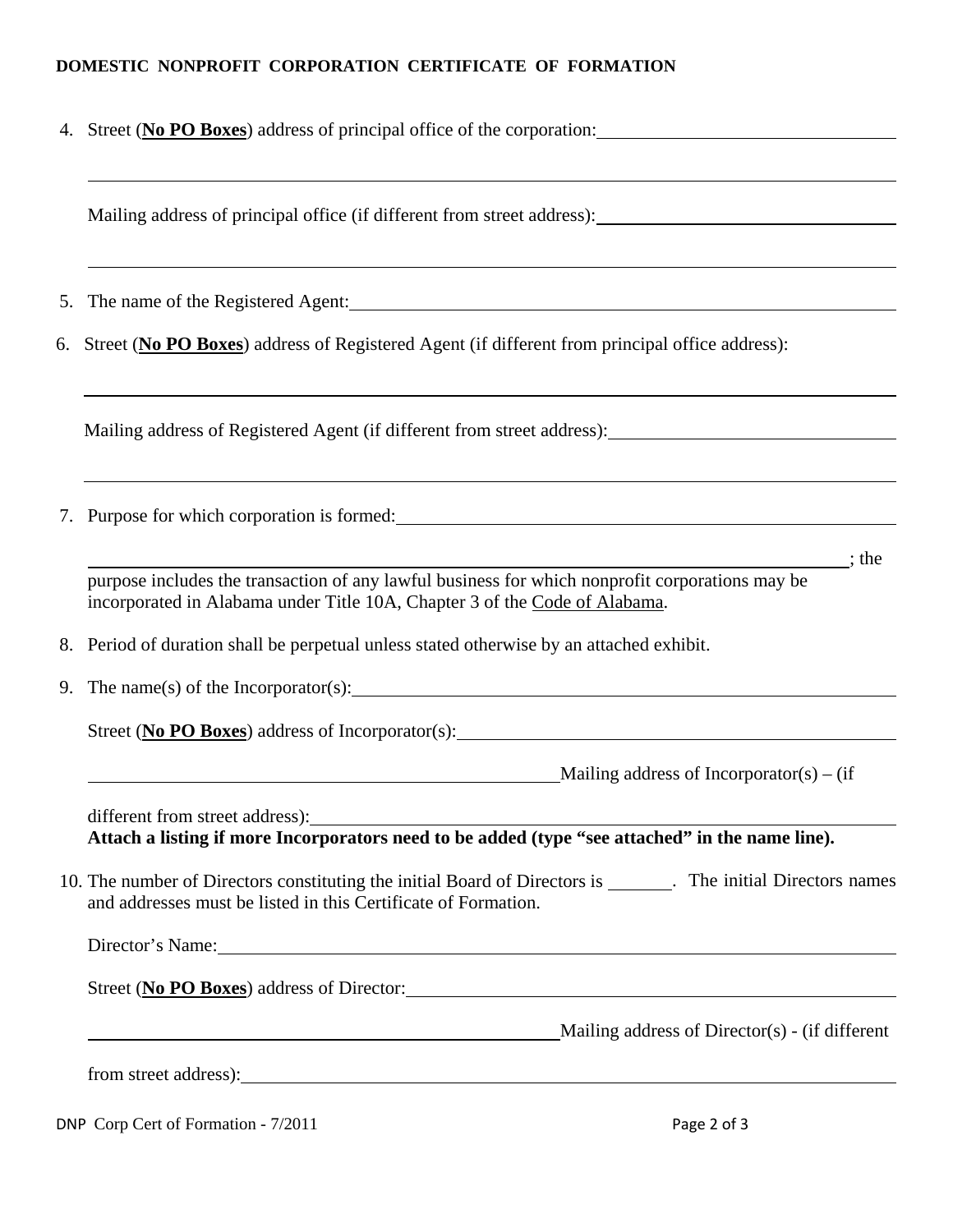#### **DOMESTIC NONPROFIT CORPORATION CERTIFICATE OF FORMATION**

| Director's Name: 2008. [2016] Director's Name: |                                                |
|------------------------------------------------|------------------------------------------------|
| Street (No PO Boxes) address of Director:      |                                                |
|                                                | Mailing address of Director(s) - (if different |
|                                                |                                                |
| Director's Name:                               |                                                |
| Street (No PO Boxes) address of Director:      |                                                |
|                                                | Mailing address of Director(s) - (if different |
|                                                |                                                |

## **Attach listing if more Directors need to be added (type "see attached" in the name line for the first Director on this form).**

- 11. Unless an attachment to this Certificate of Formation provides that a change in the number of directors shall be made only by amendment to the Certificate of Formation, a change in the number of directors made by amendment to the bylaws shall be controlling. In all other cases, whenever a provision of the Certificate of Formation is inconsistent with a bylaw, the provision of the Certificate of Formation shall be controlling.
	- Attached are any other provisions that are not inconsistent with law relating to organization, ownership, governance, business, or regulation of the internal affairs of the nonprofit corporation, including any provisions for distribution of assets on dissolution or final liquidation.

 $\begin{array}{c|c} / & / \\ \hline \text{Date} & (\text{MM/DD/YYYY}) \\ \end{array}$ 

Signature as required by  $10A-1-3.04$ 

Typed Name of Above Signature

Typed Title/Capacity to Sign under 10A-1-3.04